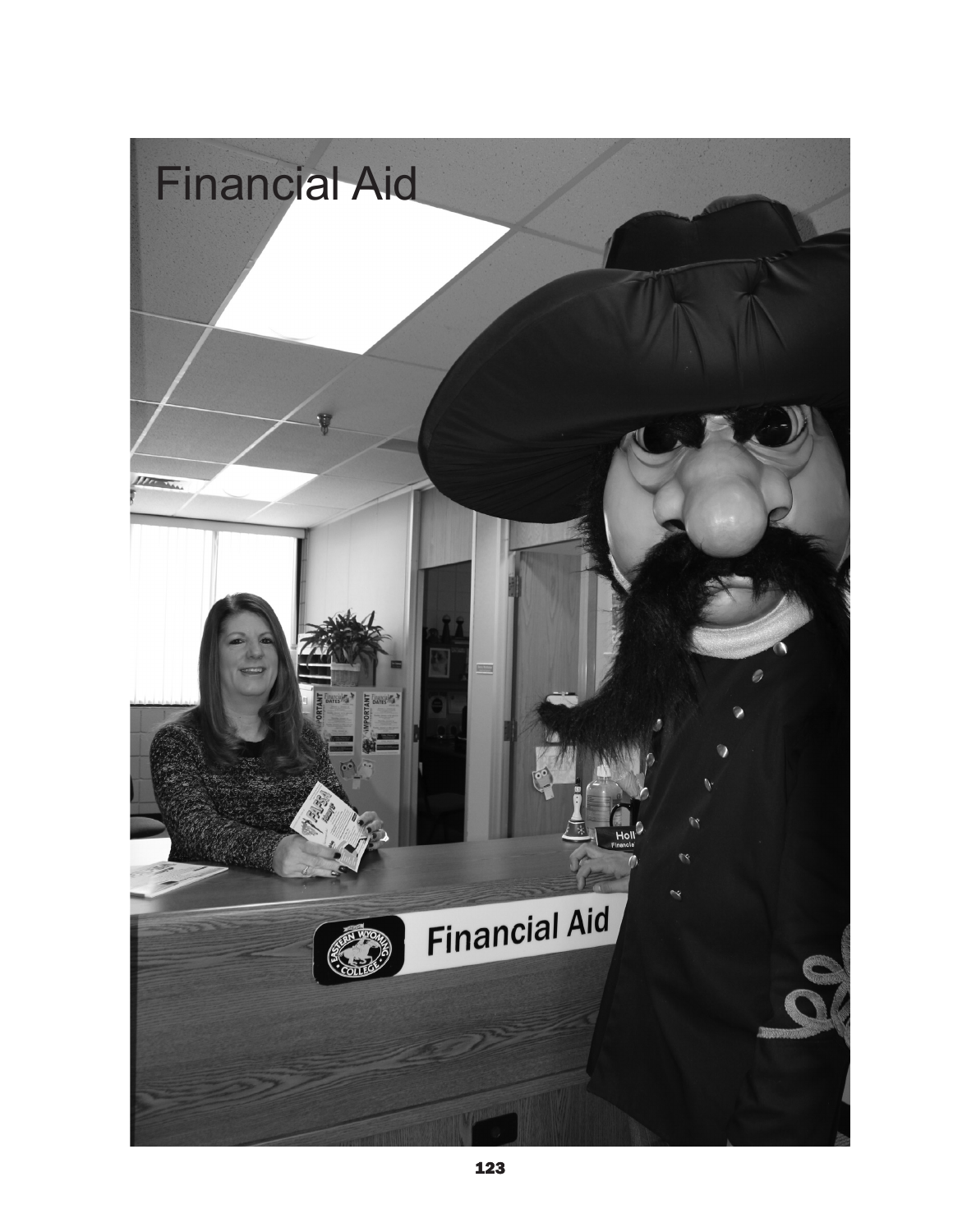*The following information is subject to change at any time, without notice, due to changes in Federal, State, or Veterans Administration regulations, or institutional policies. Please visit ewc.wy.edu for the most up-to-date information.*

An important consideration for most students is financing a college education. This section provides information about the categories of aid available, how to apply for the various types of aid, and the criteria used in awarding and maintaining aid. The student and his/her family have the primary responsibility for financing a college education. However, EWC participates in a wide variety of federal, state, private, and institutional programs designed to assist families with college-related expenses when their own resources are insufficient. These programs include grants and scholarships, work programs, and low-interest loans. Financial aid packages are structured to meet the particular needs of each recipient and may vary according to financial resources available and the student's enrollment level. Students must reapply each academic year for most types of aid.

Student financial aid at Eastern Wyoming College is administered by the Financial Aid Office. To be considered for the maximum amount of aid possible, all students should:

- Complete an EWC Application for Admission.
- 2. Submit an official high school transcript or high school equivalency certificate (GED, HiSET or TASC), and college transcripts. High school seniors are required to submit a sixth, seventh, or final official transcript to meet the March 15 priority deadline for EWC scholarships and federal financial aid consideration. Final official transcripts are required after high school graduation to receive aid disbursements.

To ensure receipt of the most beneficial aid package, students should apply for many types of aid from multiple sources, including:

## • FEDERAL (Title IV)

## **1. Grant Programs**

a. **Federal Pell Grant** - This is the foundation of the federal aid programs, to which aid from other federal and non-federal sources might be added. The Federal Pell Grant is a need-based program for qualified undergraduates. The federal government

establishes the dollar limit for the Federal Pell Grant program each year.

b. **Federal Supplemental Educational Opportunity Grant (FSEOG)** – FSEOG is a limited-fund program awarded to Pelleligible undergraduates with specific financial need requirements.

c. **Iraq and Afghanistan Service Grant (IASG)** – IASG provides money to college or career school students whose parent or guardian died as a result of military service in Iraq or Afghanistan after September 11, 2001.

- **2. Federal Work-Study (FWS)** This is a limited-fund, need-based program. Students may work up to 15 hours per week. Most positions are on-campus.
- **3. Federal Direct Subsidized and Unsubsidized Loan**

Low-interest loans are available to students. Repayment of the principal is deferred until the borrower either completes the education program or ceases to be enrolled at least half time. There is a four-step process for students to accept Direct loans. See EWC's website for details.

**4. Federal Direct Parent Loan for Undergraduate Students (PLUS)** Parents may be able to borrow for a dependent student's educational expenses. Repayment begins within 60 days for a parent borrower. Parents apply for the PLUS online at StudentLoans.gov.

For more information about Title IV Financial Aid programs visit StudentAid.gov.

## **STATE**

- 1. Wyoming Hathaway Scholarship Program
- 2. Tuition and fees waiver for survivors or dependents of emergency responders

## **INSTITUTIONAL**

- 1. Scholarships
- 2. Activity and Part-Time Grants
- 3. Institutional Employment

## STUDENT EMPLOYMENT

Students are limited to working a maximum of 15 hours per week under the Institutional Employment or Federal Work-Study programs. A variety of positions are available.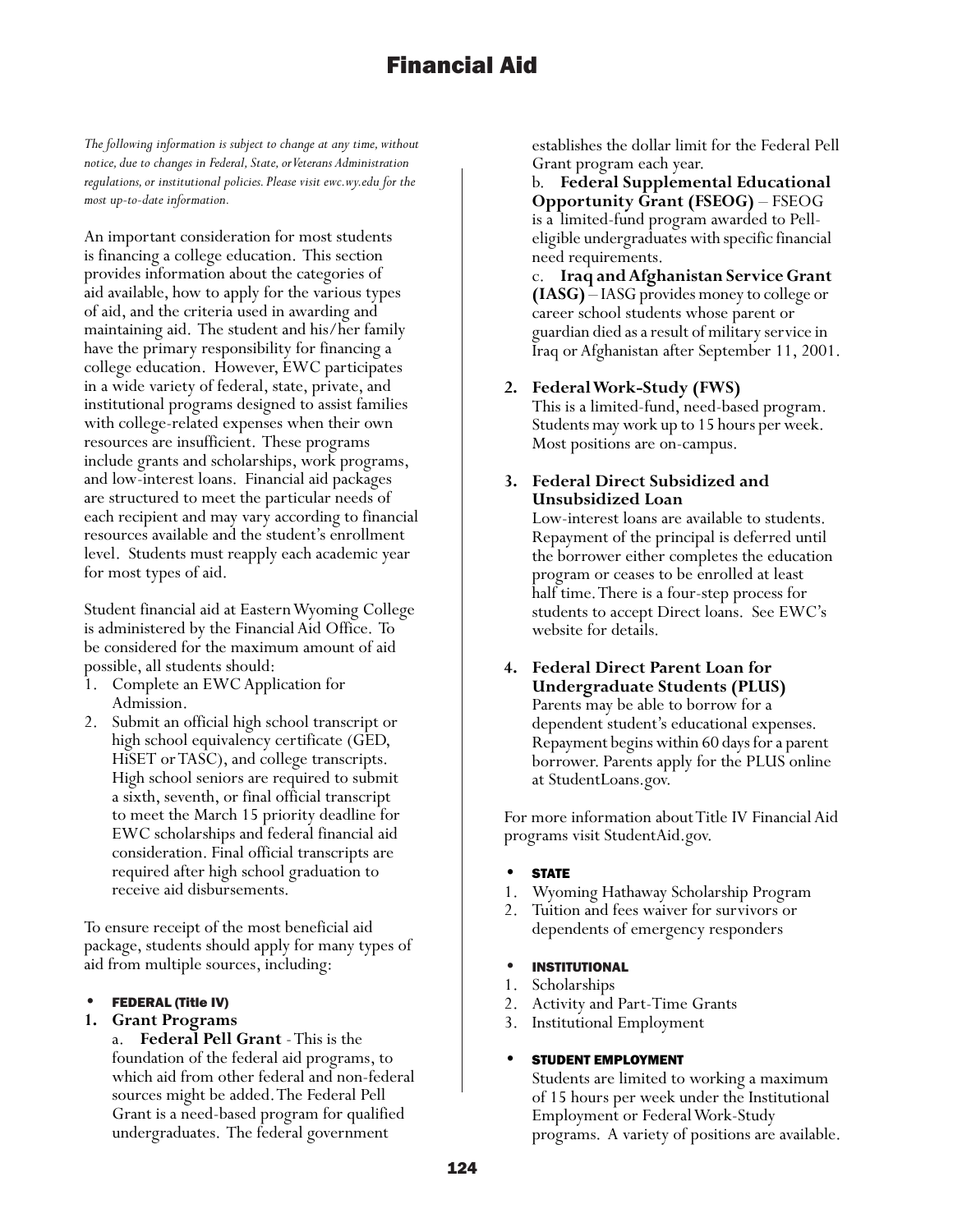Information is available in the Financial Aid Office and online at ewc.wy.edu.

Federal Work Study will be awarded on a "firstcome, first-served" basis to eligible students.

## **MILITARY**

- 1. Under Title 38, U.S. Code
	- a. Chapter 30 (Montgomery G.I. Bill)
	- b. Chapter 31 (Vocational Rehabilitation)
	- c. Chapter 32 (Post-Viet Nam Era)
	- d. Chapter 33 (Post-9/11 G.I. Bill)
	- e. Chapter 35 (Dependents Educational Assistance)
- 2. Under Title 10, U.S. Code
	- a. Chapter 1606 (Selected Reserve/ National Guard Members)
	- b. Chapter 1607 (Reserve Education Assistance Program)
- 3. Federal Tuition Assistance
- 4. Wyoming National Guard Educational Assistance Plan
- 5. Wyoming Overseas Combat Veteran and Surviving Spouse or Orphan Tuition Reimbursement Program

The College is approved for attendance by those who are eligible for educational benefits provided by the Veterans Administration. Veterans wishing to use their education benefits must contact the VA Certifying Official in the EWC Records Office. Information is also available on the EWC website.

Veteran students and families are also encouraged to apply for scholarships and federal financial aid.

# Applying for Aid

## Applying for Federal Aid

For complete information on federal aid programs, visit StudentAid.gov. Individuals who plan to apply for federal aid must complete the Free Application for Federal Student Aid (FAFSA) every year. The application is available in English or Spanish. Students are encouraged to apply via the web at fafsa.gov for faster processing. The paper FAFSA may be obtained from EWC, from a high school counselor, or by calling 1.800.4FEDAID (800.433.3242). EWC's Federal School Code **003929** must be listed on the FAFSA in order for the results to be sent to EWC's Financial Aid Office.

Students should submit the FAFSA as soon as possible after January 1 of each year and before EWC's priority deadline, March 15, to ensure priority consideration for limited-fund programs. Income information may be estimated on the FAFSA in order to meet the priority deadline, but once the student's (and parent's or spouse's if applicable) tax returns are complete, a correction must be made to update filing status and estimated amounts. Applicants are encouraged to use the IRS Data Retrieval Tool to import tax information directly into the FAFSA.

The Financial Aid Office will review the FAFSA results received directly from the federal processor and follow federal regulations in determining eligibility and awarding federal aid. Submitting all information requested by the Financial Aid Office quickly ensures timely processing of aid. Students will receive notification of aid eligibility. Processing time may take up to 30 days or more, depending on when application and any required documentation is received. Students whose family's financial situation has recently changed because of death, separation or divorce, or loss of job or benefits, should contact the Financial Aid Office.

Eastern Wyoming College does not participate in the Federal Perkins Loan Program, or the Teacher Education Assistance for College and Higher Education Grant (TEACH Grant).

### General Eligibility Requirements for Federal Aid

To be eligible to receive federal student aid, a student must:

- Be a U.S. citizen or eligible non-citizen;
- Have a valid Social Security Number (unless from the Republic of the Marshall Islands, the Federated States of Micronesia, or the Republic of Palau);
- Register for Selective Service, if required (see sss.gov for more information);
- Have a high school diploma or a high school equivalency certificate (GED, HiSET or TASC);
- Be enrolled as a regular student working toward a degree or certificate in an eligible program;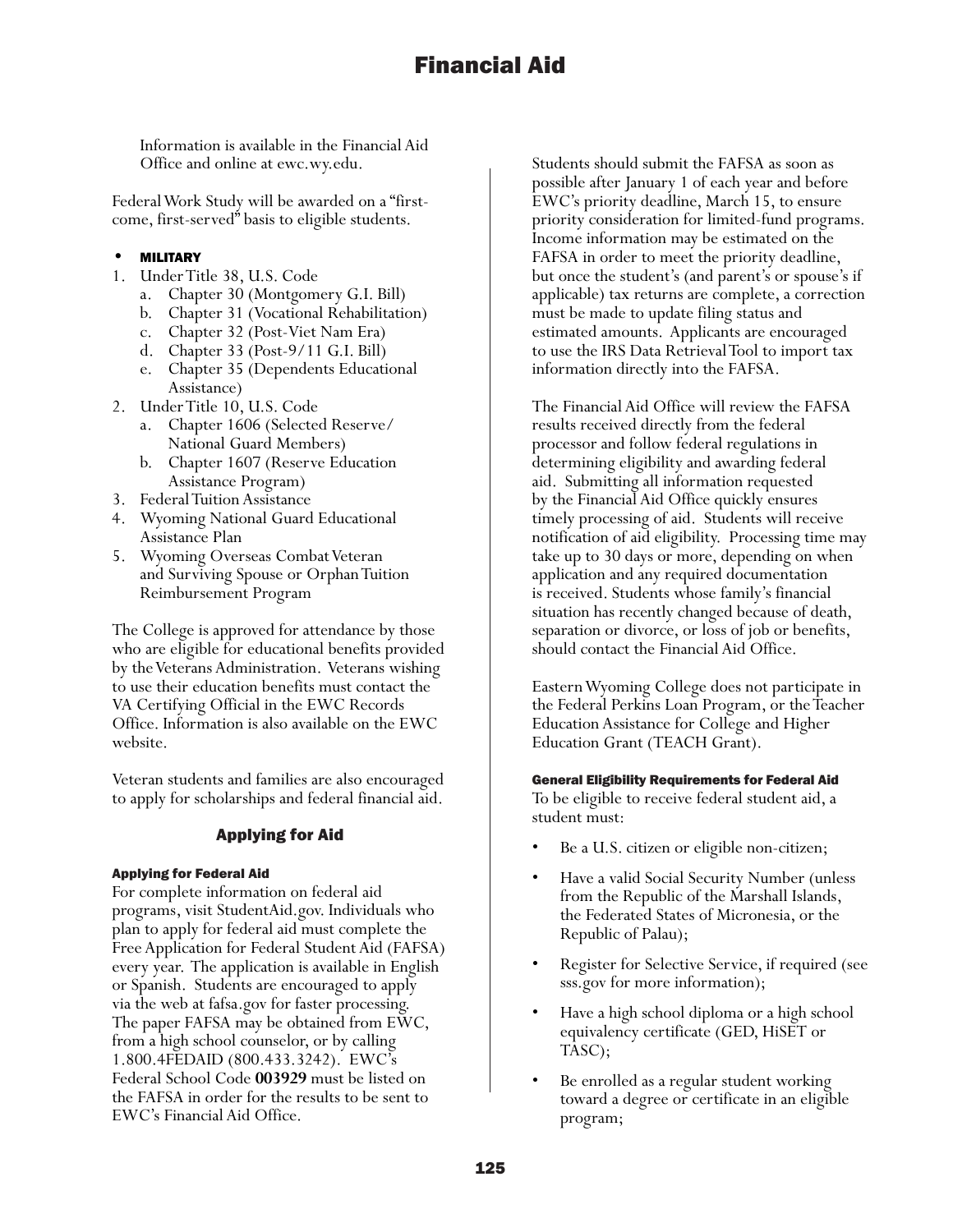- Not owe a refund on a federal grant or be in default on a federal student loan;
- Have financial need (except for Federal Direct Unsubsidized and Federal Direct PLUS Loans);
- Not have a drug conviction for an offense that occurred while receiving federal student aid; and
- Be making Satisfactory Academic Progress.

Please note: Only classes that count toward your degree (or as an allowable elective) can be funded by federal financial aid.

## Verification of Federal Aid

An applicant may be required to verify or validate, by documentation, FAFSA application information. This process may be required if the application is selected for verification in the federal processing and edit systems; if the Financial Aid Office has reason to believe that any application information critical to the calculation of the student's expected family contribution (EFC) is inaccurate; or if application information is in conflict with other information. If an application is selected for verification, the Financial Aid Office will give notice to the applicant. The notice will specify what items of information must be verified and will detail what documents and procedures are required for verification. It will also specify the time period within which the applicant shall provide the required documentation and will advise the applicant of the consequences of the applicant's failure to comply within the specified period. The time period granted to the applicant for completion of required documentation may vary with the complexity of the requirements and with the time remaining in the school term for which funding is sought.

If the verification documents reveal inaccuracies in the application, the student's FAFSA will be corrected electronically for reprocessing. If incomplete or inadequate verification documents are submitted, the applicant is notified of deficiencies and instructed on how to correct them. Should review of an application for Title IV student aid indicate that the applicant may have engaged in fraud or other criminal misconduct in connection with his/her application, the Financial Aid Office must refer the student for

investigation on all relevant information to the Office of the Inspector General of the United States Department of Education. Examples of such information include (but, are not limited to): false claims of independent student status; false claims of citizenship; use of false identities; forgery of signatures or certificates; and false statements of income.

To review EWC's Verification Process please visit the Financial Aid pages online at ewc.wy.edu.

## Withdrawals and Return of Title IV Federal Aid

To maintain federal financial aid eligibility during the semester, a student is expected to attend class and complete required coursework for the full scheduled term. According to federal regulations, if a student officially withdraws from all classes, stops attending classes (unofficial withdrawal), receives all "F" grades, or otherwise does not successfully complete classes during a semester, the Financial Aid Office is required to determine the percentage of federal aid the student earned based on the percentage of time attended during the term. A student may be required to repay a portion of the federal aid he/she received but did not earn for the semester. The date of a student's official withdrawal or the last date of attendance or participation in an academically-related activity during the semester is used to calculate how much aid a student earned during a semester and how much unearned aid may need to be returned to the appropriate federal aid program. A student who completes one module course but does not successfully complete any fullsemester course may also be subject to Return of Title IV regulations. A student who never begins attendance at one or more classes may be subject to a recalculation of aid based on enrollment status. A student's last date of attendance is reported to the Department of Education, loan servicers and/or lenders, and subsequent loan disbursements may be cancelled.

The amount of assistance that the student earned is determined on a pro-rata basis by multiplying the percentage of the term attended by the Title IV aid received. That is, if a student completed 30 percent of the payment period, he/she earned 30 percent of the assistance he/she was originally scheduled to receive. Since aid is typically disbursed near the beginning of a semester, the student may be responsible for repaying unearned aid he/she has already received to the appropriate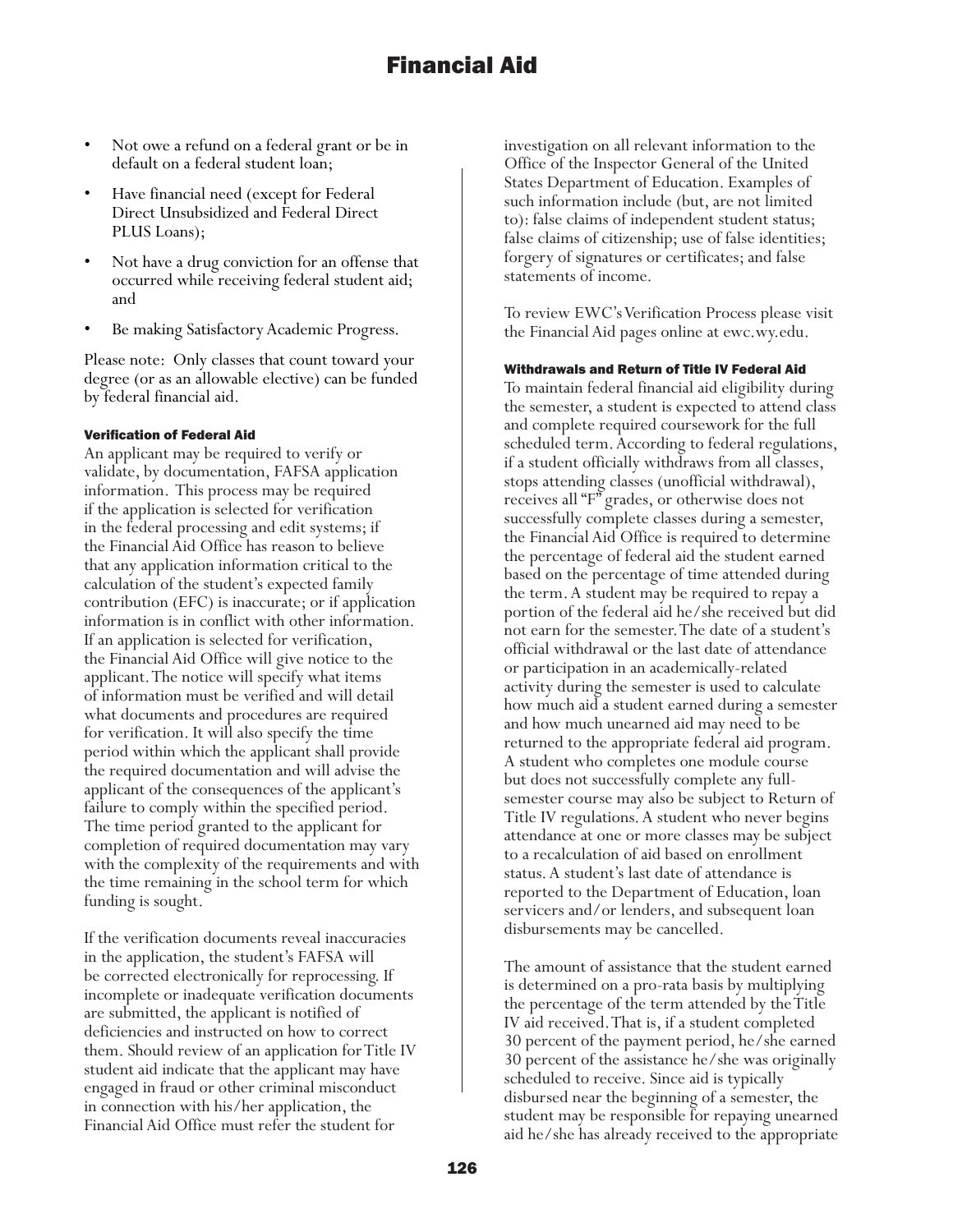federal program. Once the student has completed more than 60 percent of the payment period, he/ she is considered to have earned 100% of his/her federal assistance.

After the amount of Title IV aid to be returned is calculated, a determination of how much must be returned by the institution and how much must be returned by the student is made. If a student owes a repayment, it will be applied to the appropriate programs in this order:

- 1. Federal Direct Unsubsidized Loan
- 2. Federal Direct Subsidized Loan
- 3. Federal Direct PLUS Loan
- 4. Federal Pell Grant
- 5. Federal Supplemental Educational Opportunity Grant
- 6. Other federal aid programs

If EWC is required to repay any portion of a federal education loan, the student or parent borrower is then responsible for repaying those funds to EWC. The student or parent borrower is responsible for the remainder of the loan in accordance with the terms of the Master Promissory Note. If the student is responsible for returning grant funds, the student must make arrangements with EWC or the Department of Education to return the funds. Any amount that the student has to return to the Department is considered a grant overpayment.

If a student receives a grant overpayment notification from the Financial Aid Office, he/she must repay those funds to EWC within 45 days of the notice. Failure to make the payment within that timeframe results in the student's inability to receive future federal assistance from EWC or any other post-secondary institution. Any funds returned by EWC on the student's behalf must be repaid by the student to EWC prior to attempting to register for subsequent terms. The requirements for returning Title IV program funds are separate from EWC's refund policy. Therefore, students may also owe funds to EWC for unpaid institutional charges.

Students who withdraw prior to receiving federal aid may be eligible to receive a "post-withdrawal disbursement" of earned funds to help pay for remaining institutional charges. The Financial Aid Office notifies students of amounts owed and aid earned but not disbursed within thirty days of performing the refund calculation. Post-

withdrawal disbursements of federal grants are applied automatically to a student's balance; postwithdrawal loan eligibility requires a student's permission (or parent's, in the case of PLUS loans) to use toward outstanding tuition, fee, room and/or meal plan charges.

Additional information and written examples of return of funds calculations are available in the Financial Aid Office upon request.

#### Applying for the Hathaway Scholarship

Hathaway Scholarships, named after former Wyoming Governor Stan Hathaway, are designed to provide an incentive for Wyoming students to prepare for and pursue secondary education at Wyoming schools. The program consists of four separate merit scholarships, each with specific eligibility requirements, and a needbased scholarship for eligible students which supplements the merit awards. Students must complete a FAFSA to be considered for the needbased award. Students must complete the EWC Hathaway Scholarship Application within two years of high school graduation and submit final, official high school transcripts for the Financial Aid Office to determine eligibility. For more information on the Hathaway Scholarship, see EWC's website at ewc.wy.edu or visit http:// edu.wyoming.gov/beyond-the-classroom/ college-career/scholarships/hathaway/.

Please note that the Hathaway Scholarship can only pay for college-level courses (course numbers of 1000 or higher); remedial or developmental classes cannot be counted in enrollment status for Hathaway purposes.

#### Applying for Institutional Aid

Students who wish to apply for institutional aid must meet all individual scholarship deadlines and requirements. Many institutional grants and scholarships have a priority deadline of March 15 for first-time freshman. Applications received after the deadline will be considered on a "firstcome, first-served" basis. Other institutional, Foundation and outside scholarships may require a separate application process or information, or have different deadlines.

Institutional aid comes in many forms: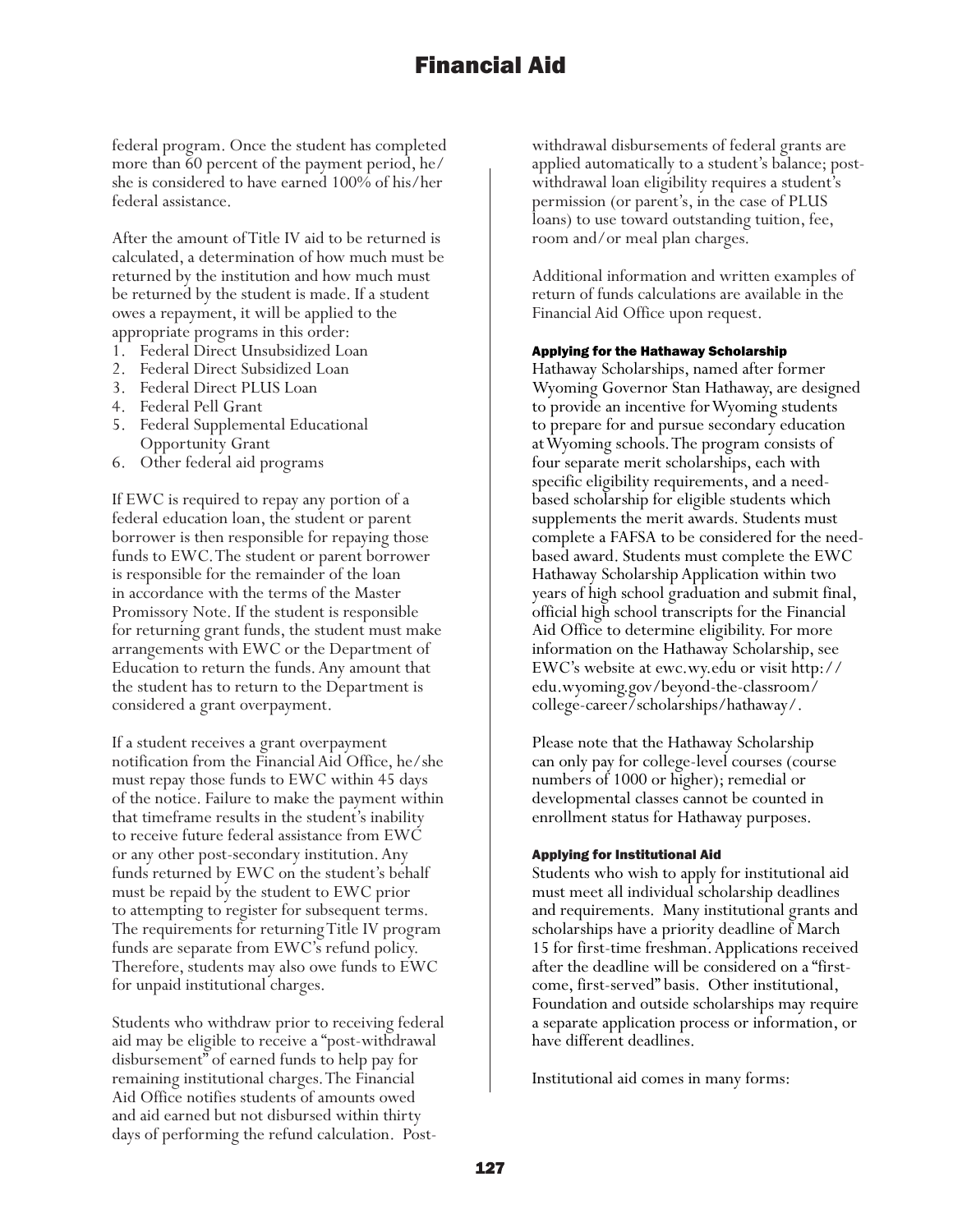## 1. ACTIVITY GRANTS

Activity grants are available to high school graduates with special ability in men's and women's basketball, women's volleyball, rodeo, golf, livestock judging, music and debate.

First-time students who do not have a high school diploma but who have special ability as determined by the activity sponsor may also qualify for activity grants.

## 2. DIVISION SCHOLARSHIPS

Division Scholarships are available to firsttime students who meet the requirements as determined by the EWC Scholarship Committee. EWC students or transferring students must meet the Satisfactory Academic Progress Policies for Financial Aid to be eligible for Division Scholarships. Students receiving Division Scholarships must be seeking a degree in one of the majors within the respective Division.

## 3. INSTITUTIONAL and FOUNDATION **SCHOLARSHIPS**

Eastern Wyoming College provides a large number of scholarships for students. Students are encouraged to visit ewc.wy.edu to view the list of scholarships, requirements, and application process.

Continuing and transfer students may apply for scholarships online at ewc.wy.edu and by completing the Continuing Student Scholarship Application (available from the Financial Aid Office or online). Priority application deadline for continuing students is June 1 for the full academic year; February 1 for spring semester. Note: *Since many scholarships are need-based, students are encouraged to complete the FAFSA.*

Institutional scholarships and activity grants are determined by selected individuals, departments and committees at Eastern Wyoming College. Students are notified only if awarded a scholarship or activity grant. Scholarships must be accepted by deadlines given; some also require the student to send a thank you note to the donor.

## APPLYING FOR MILITARY AID

### VETERANS BENEFITS

Eastern Wyoming College is approved for

attendance by those who are eligible for educational benefits provided by the Veterans Administration. Veterans wishing to use their education benefits should contact the Records Secretary, who is the VA Certifying Official, at 307.532.8334, for additional information. To apply, students must complete the appropriate Application for VA Education Benefits. This form is available online at gibill.va.gov. For benefits other than those listed above, contact the Veterans Administration at 1-888-442-4551 or online at gibill.va.gov. Current rates are available at the gibill.va.gov website.

Veteran students and their dependents are also encouraged to apply for scholarships and federal financial aid.

## WYOMING NATIONAL GUARD EDUCATIONAL ASSISTANCE PLAN

Subject to available state funds, all current members of the Wyoming Army or Air National Guard may be eligible to have full in-state tuition and fees paid. Contact the Records Secretary, who is the VA Certifying Official.

Students MUST complete an application each semester in order to receive funds.

## WYOMING EDUCATIONAL ASSISTANCE FOR VETERANS AND SURVIVORS

The State of Wyoming passed legislation to assist veterans and dependents of deceased veterans with tuition and fees at any eligible Wyoming College. (Wyoming Statute 19-14-106). This program is designed to help Vietnam Veterans, Overseas Combat Veterans, and their surviving dependents with tuition and fee assistance. The application is available on the EWC website.

## Awarding and Payment of Aid

### Method of Awarding Need-Based Aid

The basic need formula is represented by the following calculation:

> Cost of Attendance – Expected Family Contribution = Financial Need

The goal of the EWC Financial Aid Office is to meet as much of the student's need as possible with available funds for which the student qualifies.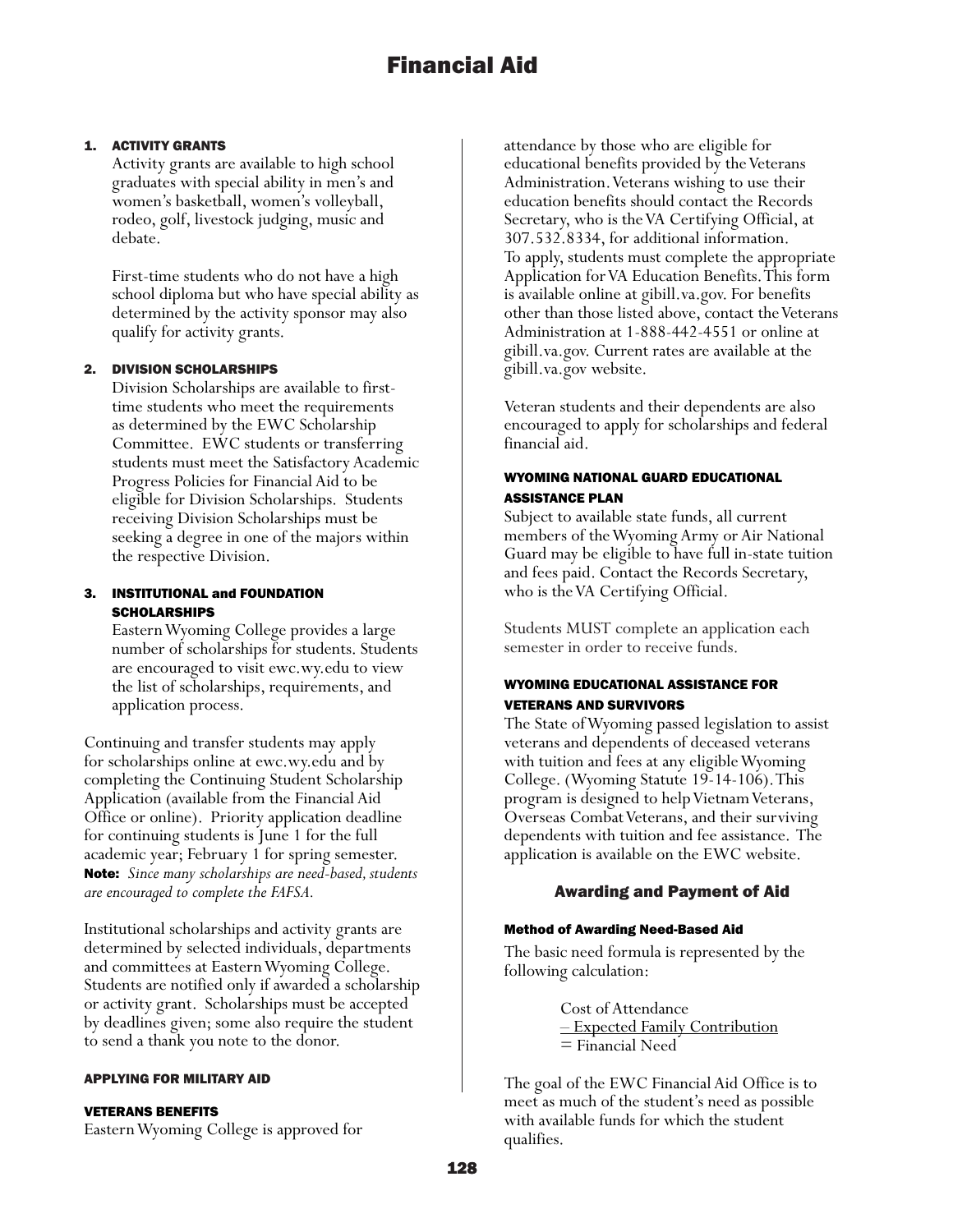## Cost of Attendance (COA)

This is an estimate of the student's expenses for the period of enrollment. It includes allowances for:

- Tuition and fees
- Books and supplies
- Room and board
- Transportation
- Personal expenses

Please see EWC's website at ewc.wy.edu for current costs of attendance.

## Expected Family Contribution (EFC)

The EFC is calculated by the federal processing center using the information reported on the FAFSA. It represents the amount the student and his/her family can reasonably contribute toward educational expenses.

## Method of Payment of Aid

To ensure proper payment, all financial aid resources are reviewed either (1) after the first week of classes or (2) at the time of disbursement if aid is processed later in the semester. At the time of payment, financial aid will be based on the number of credit hours for which a student is enrolled, housing status, and residency classification. Awards are normally made in two disbursements, half in the Fall Semester, and half in the Spring Semester. Second disbursements of one-semester-only loans occur at mid-point in the semester.

Most initial awards are based on full-time attendance (12+ credits). Award amounts may be reduced, or awards cancelled for less than fulltime enrollment. If a student's attendance level drops below full time after an award notice is sent, the financial aid office will adjust the award to the correct enrollment level. If a student drops courses during the 100 percent refund period, financial aid payments may be adjusted. Other situations that could affect payment include: withdrawing before the end of the term; stopping attendance (unofficial withdrawal); not starting a class; dropping a late-starting class before the start date; a cancellation of a late-starting class before the start date.

Awards are usually credited directly to the student's account. If anticipated awards exceed direct costs (tuition, fees, and on-campus housing), a student is allowed to charge books at the EWC Bookstore until the end of late

registration. If aid is processed by the end of the late registration period and a student is due a refund, the refund check will be available approximately one week after the last day of late registration. Funds received after that date will be processed, posted, and disbursed once a week throughout each semester. Torrington Campus students may obtain their financial aid checks from the Information Center on Fridays. For EWC Outreach Students, refund checks are mailed weekly.

Federal Work-Study/Institutional Employment paychecks are available to students the last day of each month worked.

# Maintaining Financial Aid Eligibility

The Education Amendments of 1987 require that a student must be making "satisfactory progress" in his/her course of study to be eligible for federal financial aid. In order to satisfy this requirement and prevent abuse of the intentions of the federal aid programs, students receiving any type of Title IV aid (Pell, FSEOG, FWS, Direct Loans, PLUS) must adhere to Satisfactory Academic Progress guidelines.

With the exception of Pell Grants, a student must enroll for six (6) or more credit hours per semester to receive federal financial assistance.

### EWC SATISFACTORY ACADEMIC PROGRESS POLICIES FOR FINANCIAL AID

To be eligible for federally funded financial aid programs, all student financial aid recipients must initially and continually meet Satisfactory Academic Progress (SAP). The Eastern Wyoming College standards of SAP measure a student's academic performance both qualitatively and quantitatively by reviewing the following three areas of performance: cumulative completion rate for attempted coursework, cumulative grade point average earned, and the maximum time allowed to complete a degree. The Financial Aid Office is responsible for ensuring that all students receiving financial aid are meeting these standards. SAP standards apply for all federal financial assistance programs including Federal Pell Grant, Federal Supplemental Educational Opportunity Grant (FSEOG), Federal Work-Study and the Federal Direct loan programs. Academic progress requirements for EWC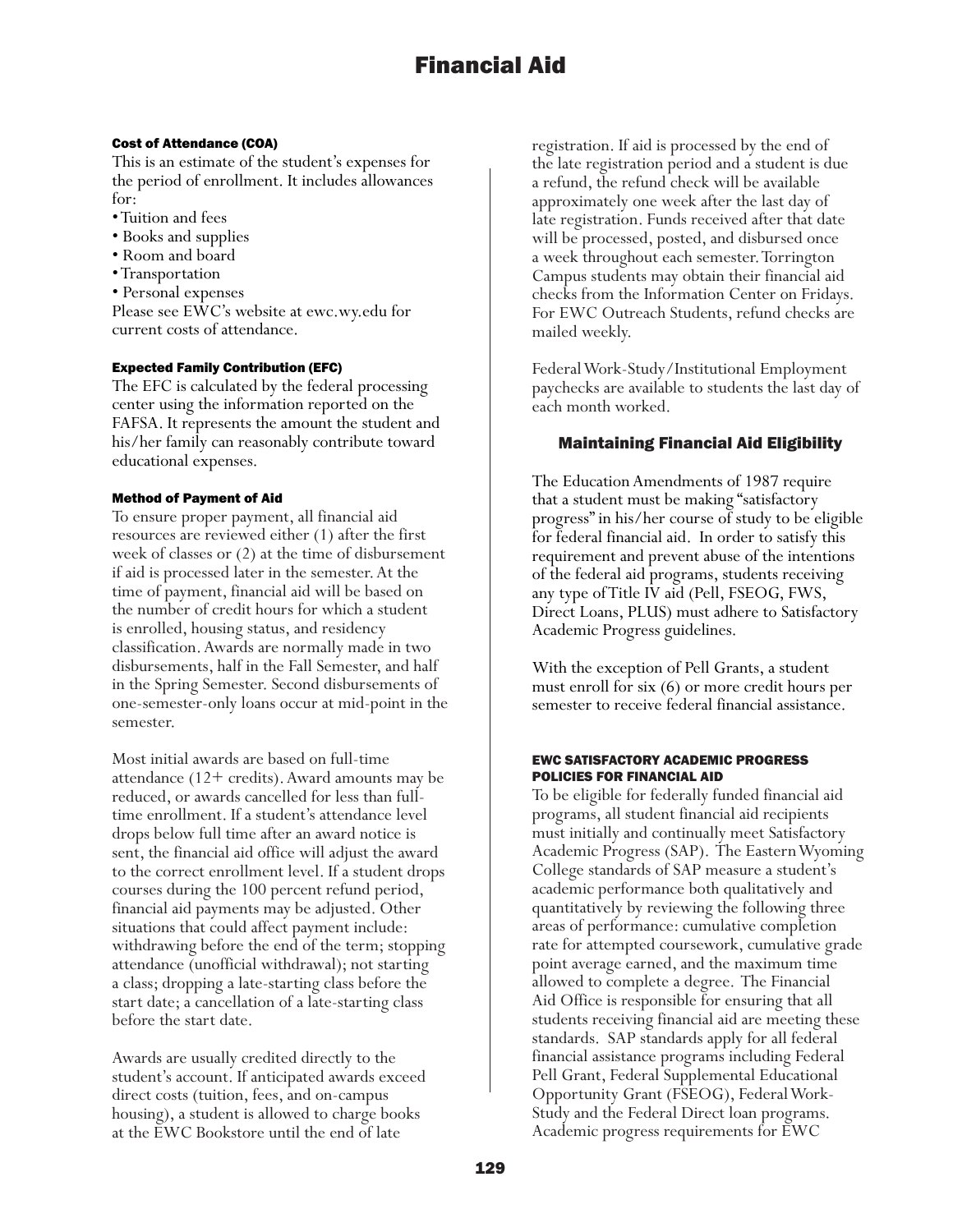institutional awards and/or Foundation scholarships are defined by the respective donors and maintained in the EWC Financial Aid Office. These awards include scholarships, activity grants, and institutional employment.

Students receiving Hathaway Scholarships need to review the Hathaway Scholarship college requirements document mailed with the Hathaway award letter, maintained in the Financial Aid Office or online.

### Frequency and Interval of Review

Satisfactory Academic Progress will be reviewed prior to the awarding of any federal financial aid, institutional awards and/or foundation scholarships. It is also reviewed and monitored at the end of Fall, Spring and Summer semesters, and prior to the disbursement of aid the following semester. *Please note that your status can change depending on when you are initially awarded and when you are reviewed before disbursement because of semester completion, grade changes, or transfer credits accepted.*

## Establishing Initial Eligibility

In order to establish initial eligibility for federal financial aid, a student's past academic transcripts will be reviewed according to the following guidelines:

- **a.** Students who have never previously attended EWC will be considered in good standing with regard to minimum credits completed and minimum GPA requirements.
- **b.** Students who have previously attended EWC, including concurrent enrollment, dual enrollment, and Jump Start courses, will have their past academic transcripts reviewed *regardless of whether financial aid was received for any previous attendance.*
- **c.** Transfer credits from other institutions will be considered in determining eligibility under the Maximum Time Frame criteria.
- **d.** Students must be admitted/enrolled in a degree or certificate program.

### Maintaining Qualitative and Quantitative Eligibility

The following requirements are for all federal aid programs. Students are considered to be making Satisfactory Academic Progress and will be eligible for federal financial aid at EWC as long as all three of the following requirements are met at the end of each semester.

### a. Completion Rate (67% Pace Rule)

Students must, at a minimum, successfully complete at least 67% of attempted credits overall. This calculation is performed by dividing the number of cumulative credits earned by the cumulative credits attempted.

 Withdrawals, audits, and grades of F, IP, X, IW or U are not considered successful completions for federal financial aid purposes.

b. Minimum Cumulative Grade Point Average Students must maintain at least a 2.0 cumulative GPA.

### c. Maximum Time Frame

Students who have completed a degree or certificate will be considered to have reached maximum time frame and aid will be suspended pending appeal approval.

Students must complete a degree or certificate program in no more than 150% of the average length of their program. Time frame limitations include all credits pursued, earned, dropped, repeated and failed. All applicable transfer hours accepted by EWC count as hours attempted as well as hours earned. All credit hours are counted regardless of whether the student received aid.

Students who change programs or pursue additional degrees are likely to reach Maximum Time Frame and aid will be suspended pending approval of an appeal. If an appeal is approved, only courses required for degree/certificate completion can be funded.

Degree-seeking students are strongly encouraged to submit a program evaluation signed by the student's academic advisor when they accumulate 48 attempted credit hours. Students are required to submit an appeal for Maximum Time Frame when they accumulate 80 or more attempted credit hours in order to continue receiving aid.

Students seeking a certificate will be required to submit an appeal for Maximum Time Frame when they accumulate 24 or more attempted credit hours for Skin Tech, Child Development and Entrepreneurship programs. Students in other certificate programs must submit an appeal when 35 credits have been attempted in order to continue receiving federal aid.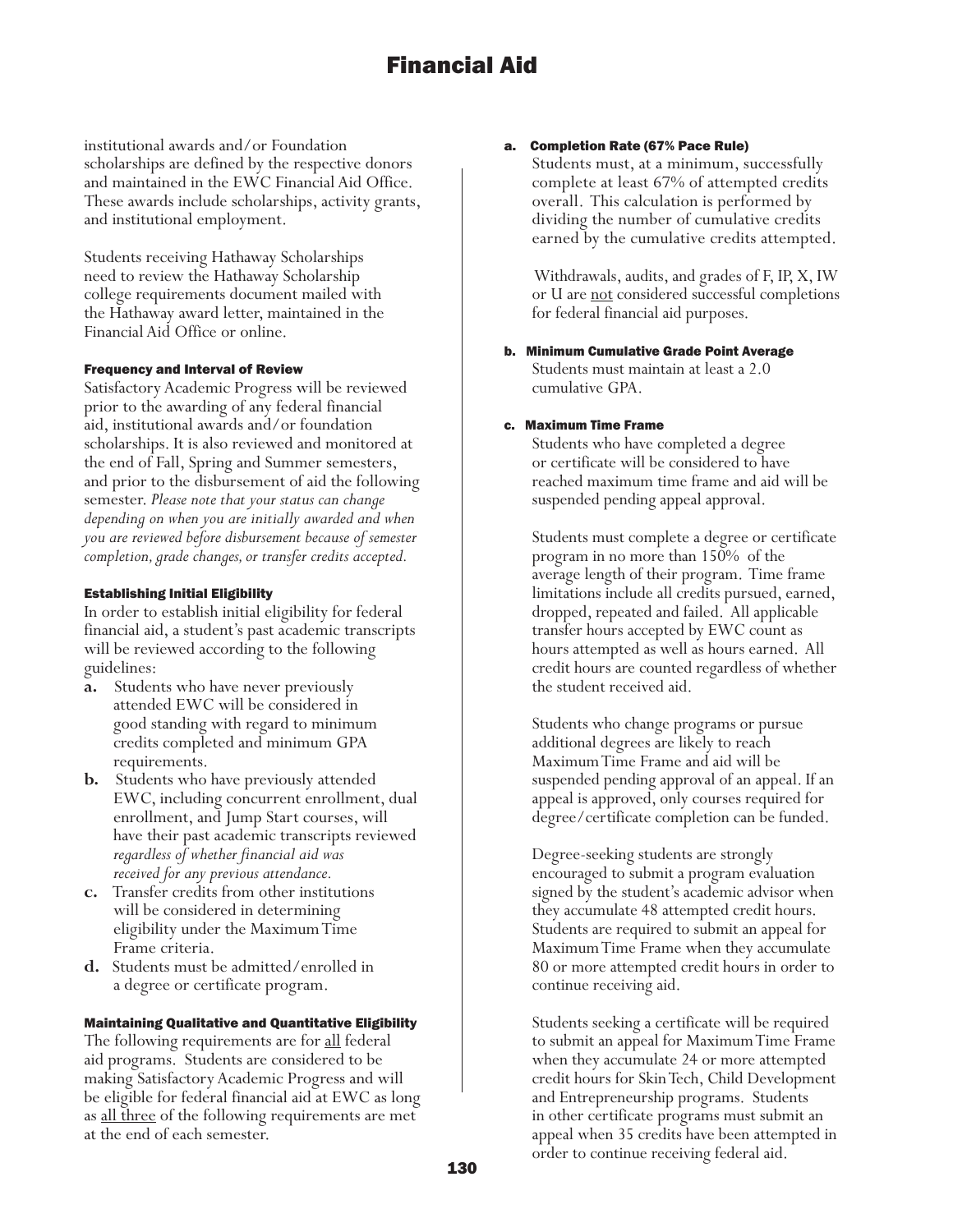#### Other Factors

#### a. Audits

Classes taken for audit will not be considered when determining semester award amounts and will not be considered as attempted credits toward the maximum time frame for completion. Audited classes are not eligible for federal student aid.

### b. Remedial/Development Courses

Students may receive federal aid for a maximum of 30 remedial/developmental credit hours. More than 30 remedial/developmental credit hours will count towards his/her attempted hours but not in enrollment status or cost of attendance for financial aid purposes.

### **Academic Amnesty**

EWC allows Academic Amnesty as part of its institutional academic policy but it does not affect a student's financial aid SAP status. Federal aid program regulations make no provisions for amnesty or academic renewal policies. Therefore, a school must always include all attempted courses in evaluating a student's Satisfactory Academic Progress for financial aid.

### d. Repeated Coursework

To count toward enrollment status for financial aid purposes, a previously passed course may only be repeated once. A failed course may be repeated until passed. All repeated courses are included in a student's cumulative attempted credits.

#### Warning, Probation and Loss of Eligibility Status

Financial aid Probation and Loss of Eligibility apply only to a student's status for purposes of financial aid eligibility at EWC. This does not become part of the student's permanent record and is not transferable to other institutions. Please be aware, financial aid status may differ from academic status.

### a. Warning

Students who do not complete the minimum number of credits or who do not possess a satisfactory Grade Point Average will be placed on Warning status for their next semester of enrollment. A student remains eligible to receive financial aid while on Warning. If both the completion rate and cumulative GPA requirement are met at the end of the Warning term, the student will be removed from Warning status.

### b. Probation

If a student does not meet SAP requirements because of extenuating circumstances beyond the student's control, an appeal for reinstatement of aid may be completed. Students who have an appeal approved will have financial aid reinstated on a probationary status. Students on probation are required to complete all classes with grades of C or higher and not withdraw from any courses (after the 100% refund period) until SAP is regained.

### c. Loss of Eligibility

A student will lose federal financial aid eligibility if the requirements for maintaining eligibility are not met during the warning or probationary semester. A student whose financial aid eligibility has been suspended has two options for regaining his/her eligibility.

1. A student may qualify for reinstatement of financial aid eligibility by enrolling at his/her own expense and meeting all the necessary academic progress requirements outlined above. This may take one or more semesters, depending on how long it takes the student to be in compliance with this policy. Financial resources other than federal financial aid must be used to pay for educational expenses during these terms. 2. If circumstances beyond the student's control prevented him/her from making the progress required, the student may file an appeal for reconsideration. See appeal process below. A student whose appeal is approved by the Appeal Committee will be placed on financial aid probation status for the subsequent semester of enrollment.

Students who have reached or exceeded the Maximum Time Frame for completion will be placed on immediate Loss of Eligibility status. Students may potentially regain eligibility for federal aid if they change from a certificate program to an associate's program of study because of the increased hours required to complete the degree. Contact the Financial Aid Office to determine the effect of changing programs on aid status. Students may also regain eligibility for federal aid by appealing the suspension of aid. See appeal process below.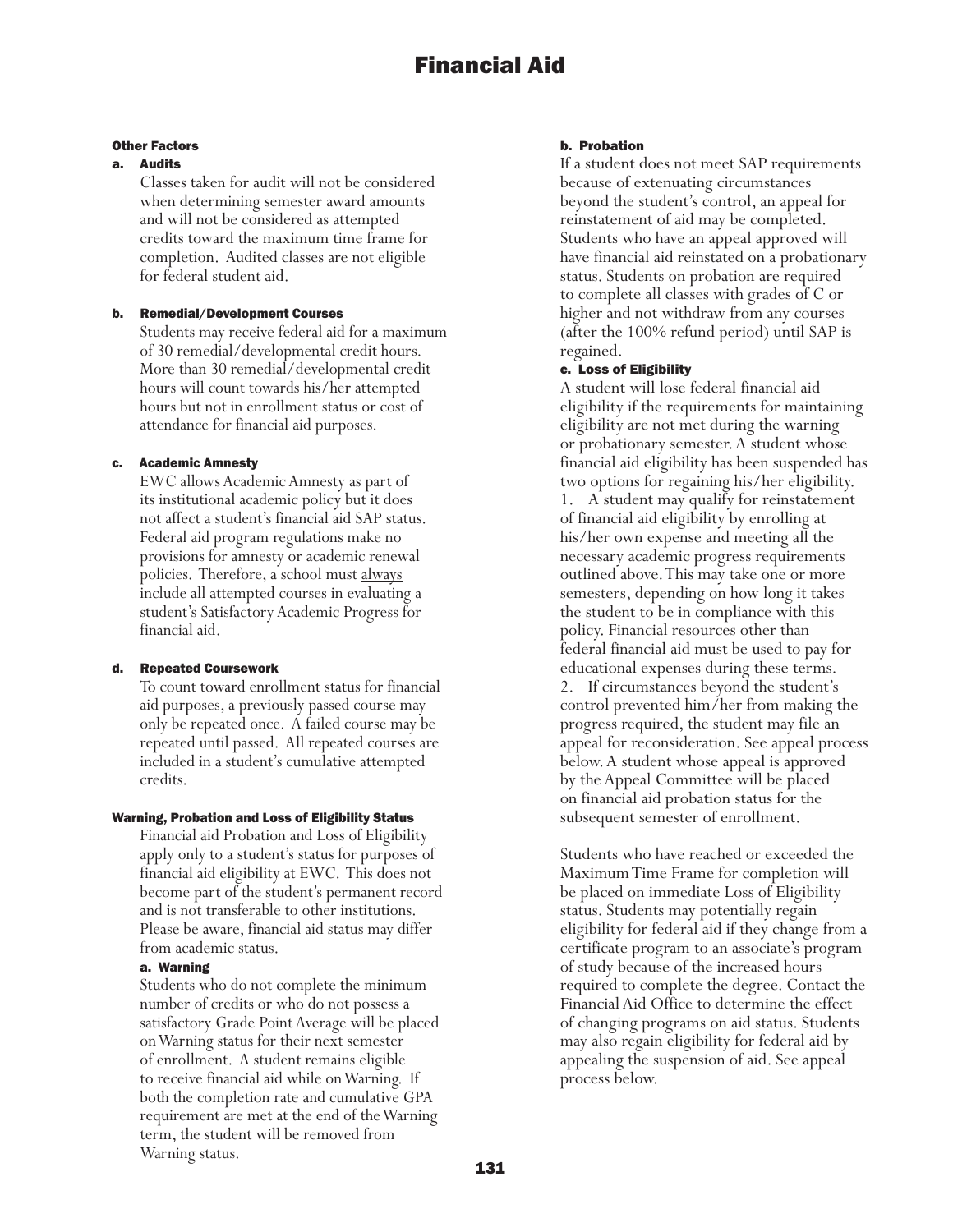### Reinstatement of Eligibility Completion Rate and Cumulative GPA

Students may appeal the loss of federal financial aid eligibility for any of the following reasons: personal injury, illness, death of a family member; or other extenuating circumstances beyond the student's control.

To appeal for any of the above situations, students must submit a complete appeal packet. The packet includes:

1) A written statement indicating what circumstance(s) prevented the student from meeting SAP standards and what steps the student plans to take to ensure future success; 2) A program evaluation signed by the student's current academic advisor; 3) An EWC Satisfactory Academic Progress Appeal form signed by the student's current academic advisor.

If an appeal is approved by the Appeal Committee, the student must sign an agreement indicating he/she understands the terms of the appeal approval, which includes satisfactorily completing all classes with grades of C or higher and not withdrawing from any courses until SAP is met. The student's federal aid is re-instated on a probationary status and re-evaluated at the end of the semester. A student who does not meet the terms of the agreement loses federal financial aid eligibility.

Financial aid awards will be based on funds available at the time of reinstatement. Reinstatement will be effective for the current term or next term of enrollment as determined by the Financial Aid Appeals Committee. Reinstatement of aid will not be effective retroactively for an already-completed term.

### Maximum Time Frame

Students are typically allowed only one appeal for maximum time frame. To file an appeal, a student must submit a complete appeal packet, which includes:

- 1. A written statement indicating why the student exceeded maximum time frame and why he/she should be allowed to continue;
- 2. A program evaluation signed by the student's current advisor;
- 3. An EWC Petition for Maximum Time Frame signed by the student's current academic advisor.

If an appeal is approved by the Appeal Committee, the student must sign an agreement indicating he/she understands the terms of the appeal approval, which includes satisfactorily completing all classes with grades of C or higher, not withdrawing from any courses, and only taking courses required for the degree program. The student's federal aid is re-instated on a probationary status and is re-evaluated at the end of the semester. A student who does not meet the terms of the agreement loses federal financial aid eligibility.

Students must also meet completion rate and cumulative GPA requirements. Financial aid awards will be based on funds available at the time of reinstatement. Reinstatement will be effective for the current term or next term of enrollment as determined by the Financial Aid Appeals Committee. Reinstatement of aid will not be effective retroactively for an alreadycompleted term.

Appeal forms are available in the EWC Financial Aid Office or on EWC's web site. Appeals should be submitted as soon as possible following notification of suspension, but no later than midterm of the semester for which the student is requesting aid.

## Additional Key Items Federal Pell Grant Duration of Eligibility

Receipt of Federal Pell Grant has a lifetime limit of 12 full-time semesters or its equivalent.

## Federal Direct Loan Limits

Federal Direct Loans have set annual and aggregate limits.

*Students may not appeal Pell or loan annual or aggregate limits.*

### Miscellaneous TRANSFER STUDENTS

Students who transfer to EWC from other postsecondary institutions may be eligible for federal aid in accordance with established U.S. Department of Education and EWC guidelines. Hours transferred from any prior institution(s) will be counted toward the maximum number of hours permissible for receiving federal aid at EWC. Prior student loan and Pell Grant accumulation may affect a student's federal